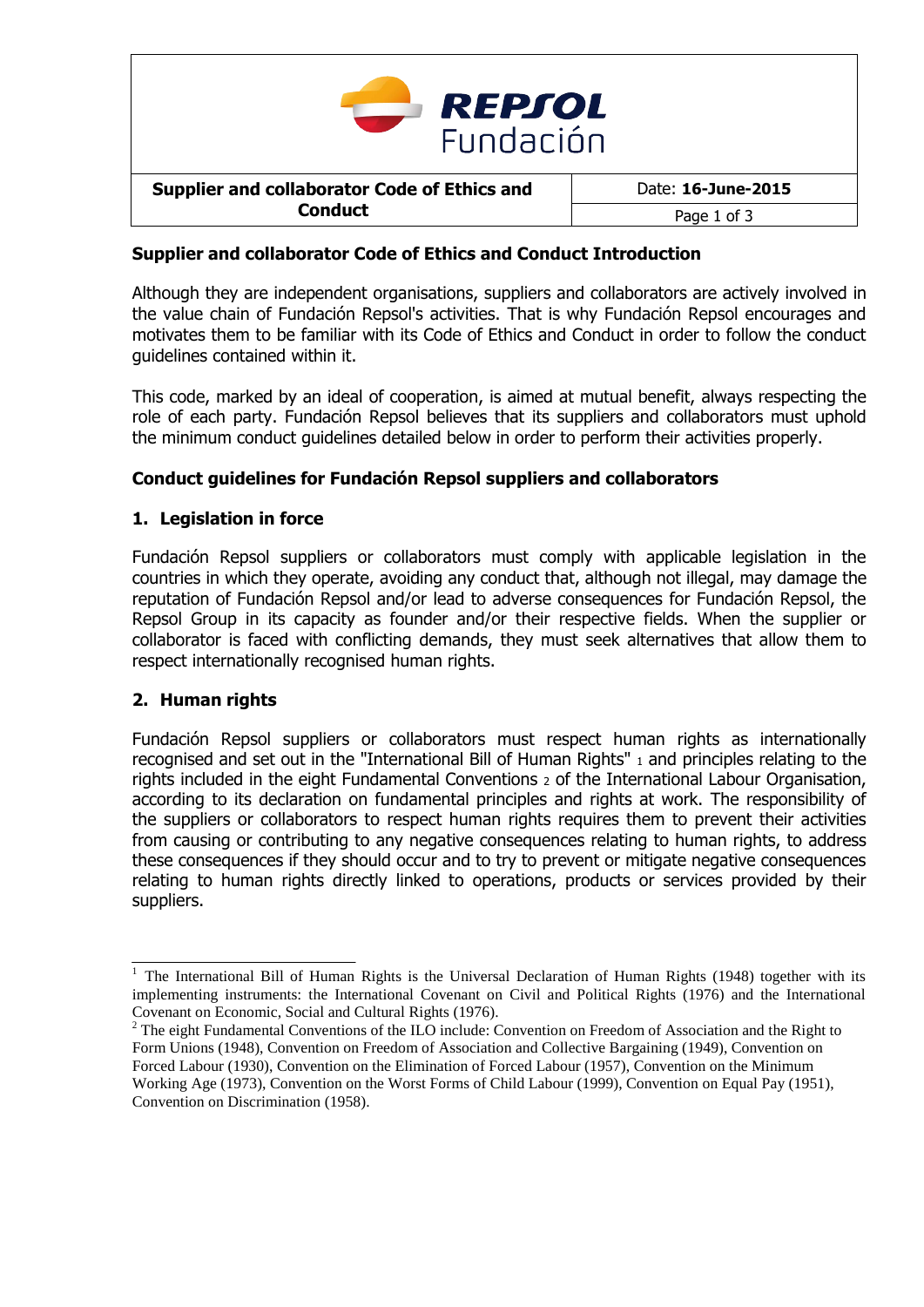

The responsibility of suppliers and collaborators to respect human rights includes, but is not limited to:

- Maintaining labour practices for its employees that are consistent with the above international regulations.
- Eliminating all forms of forced labour.
- Eradicating the use of child labour.
- Facilitating the freedom of association and collective bargaining of its employees
- Treating all employees with dignity and respect, refraining from any offensive conduct or that which entails any kind of discrimination on the grounds of race, religious, political or union ideologies, nationality, language, gender, marital status, age or disability.
- Ensuring that working conditions and environment (including: salaries, working hours, protecting maternity rights, encouraging a safe working environment free from alcohol and drugs, etc.) are consistent with internationally applicable labour regulations, and that they promote and maintain the highest level of physical, mental and social well-being for employees.
- Recognising and respecting the rights of individuals who belong to vulnerable groups when supplier or collaborator activities take place in areas inhabited by these groups.

### **3. Ethical behaviour and measures against bribery and corruption**

The supplier or collaborator must, at all times, uphold ethical behaviour that allows them to establish legitimate and productive relations with their own suppliers and companies with whom they have a contractual relationship. They must act with honesty and integrity in all their contacts and relations, whether commercial or otherwise, with public or private entities in any country in which they operate.

The supplier or collaborator must establish mechanisms to allow them to combat any kind of corruption or bribery when conducting their activities. This entails, but is not limited to:

- Not making or offering, directly or indirectly, any payment in cash, in kind or any other benefit to any natural or legal person at the service of any authority or entity, whether public or private, political party or candidate to a public post, in order to illegally obtain or maintain business or other advantages.
- Not making or offering, directly or indirectly, any payment in cash, in kind or any other benefit to any natural or legal person so that they abuse their influence, real or apparent, to obtain or maintain business or other advantages from any authority or entity, whether public or private.
- Not making or offering, either directly or indirectly, any payment in cash or in kind or any other benefit to any natural or legal person when they are aware that all or part of the money or kind will be directly or indirectly offered or delivered to any authority, public or private entity, political party or candidate to a public post, for any of the purposes mentioned in the above two paragraphs.